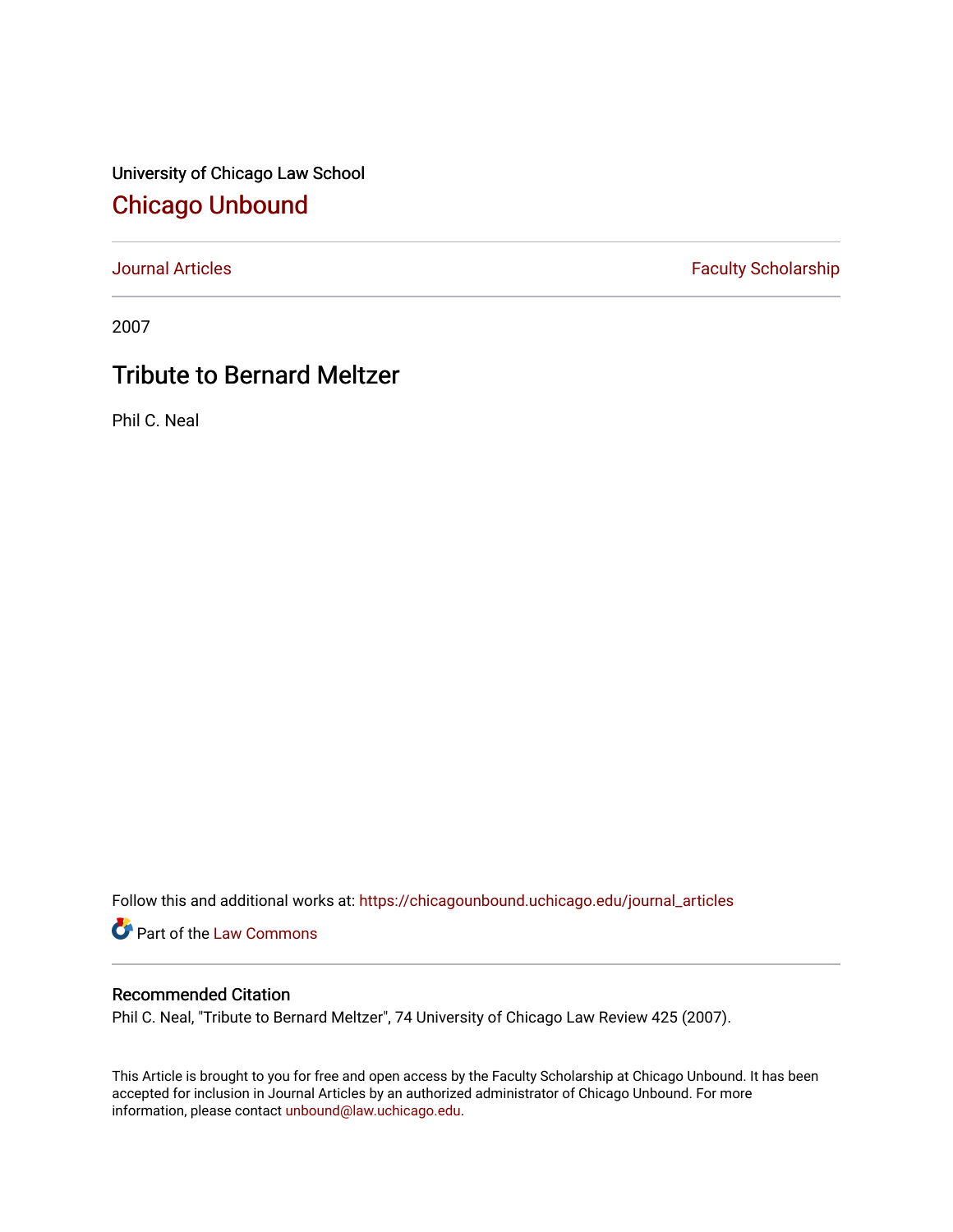## *Phil C. Nealt*

**My** first exposure to Bernie was at a Law School Association meeting in Philadelphia just after Christmas in **1961.** There had been talk of my moving from Stanford to Chicago-a daunting prospect, especially in midwinter-and my introduction to a few of the Chicago faculty was at a reception at the Philadelphia art museum. **My** chief recollection of that occasion is how completely captivated **I** was **by** Jean and Bernie Meltzer. I promptly formed the conviction that if Bernie was representative of the law faculty at the University of Chicago it was the place **I** wanted to be.

**My** next experience with Bernie came a few months later, when Mary and **I** came to Chicago to find a house. Jean and Kate Levi already had a house to propose, which we immediately decided to take. At that point Bernie took over. He became both the negotiator and the conveyancer, and that was all we had to do about it. Talk about the now-faded ideal of the all-around lawyer-Bernie was it, in spades.

**A** year later I had been in residence for only a short time when Edward Levi was called to higher office in the University, and not long thereafter **I** found myself chairman of a committee to find his successor. The only reward of that assignment, but a great one, was that Bernie and **I** took a barnstorming trip together around Eastern universities, looking for the right person. Our effort wasn't ultimately successful, but the experience brought me closer to Bernie and deepened my appreciation for his judgment and personal skills.

**I** had a similar experience with Bernie several years later when the local office of the **EEOC** issued a charge against the Law School. The faculty believed the charge was unjust, and Bernie went with me to Washington to discuss the matter with the agency's General Counsel. Thanks in no small part to Bernie's skillful advocacy, the General Counsel agreed that the charge should be dropped.

Looking back, it is clear to me that **I** leaned on Bernie many times. He unfailingly came through with a keen appreciation of the problem and with helpful insights, although he never tried to impose his own views. (Needless to say, that distinguished him from most of our colleagues.)

I've often thought that some of Bernie's leading traits as an advocate were epitomized in the traffic court incident that has been de-

t Partner, Neal, Gerber **&** Eisenberg, LLP. These observations were made at a memorial service in honor of Bernard **D.** Meltzer at the Law School on February **2, 2007.**